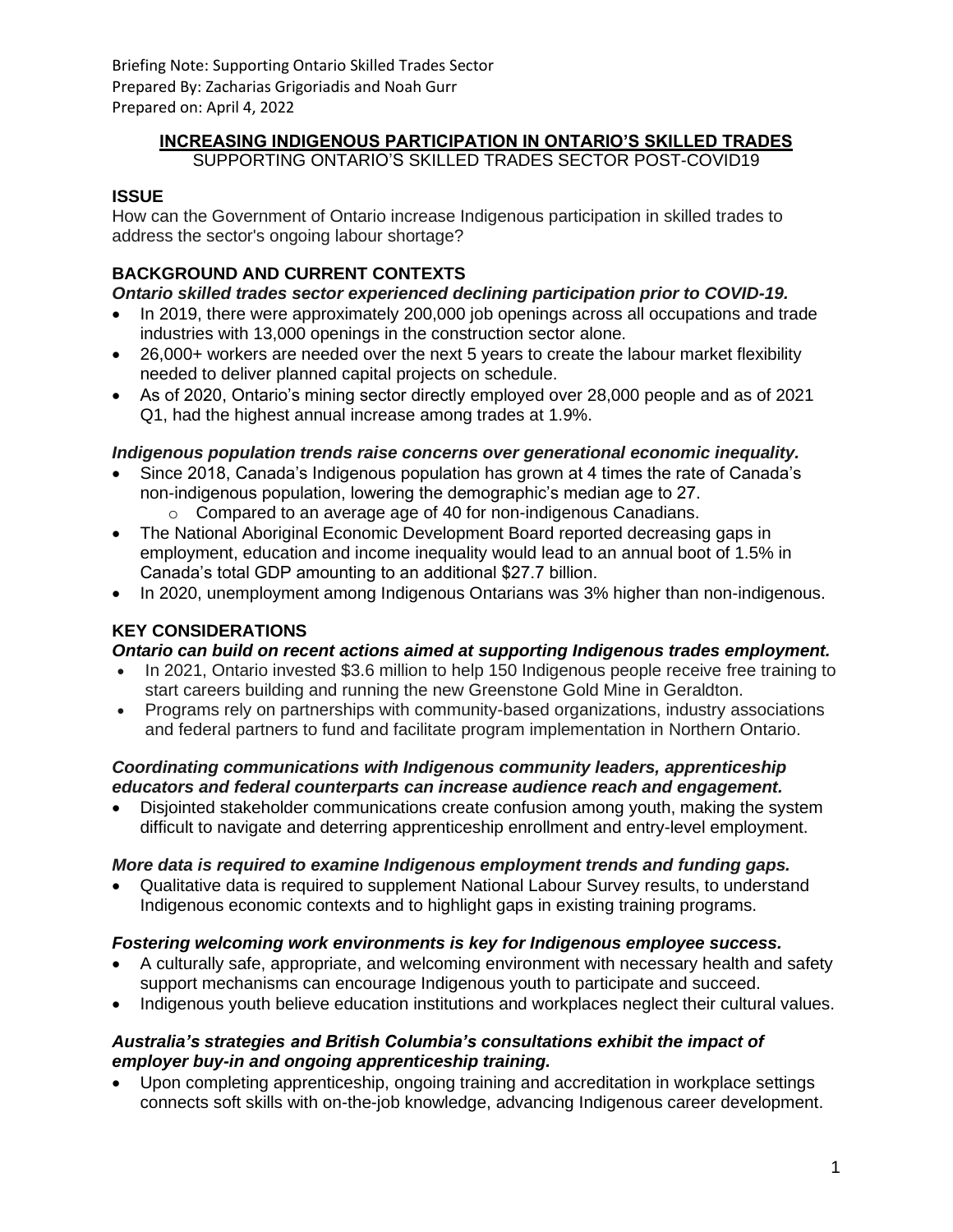## **OPTIONS AND ANALYSIS**

## **1. Launch a Provincial inquiry into the labour market impacts of COVID-19 on Indigenous Ontarians, with a round table for increasing skilled trades participation.**

## *Rationale:*

- Addresses the need for updated quantitative labour data and qualitative experiential data as a baseline for improving service delivery and reducing implementation gaps.
- Direct stakeholder feedback streamlines future economic and labour market policy while aligning with the successful engagement practices taken by Australia and British Columbia.
- Researching Indigenous experiences supports the Skilled Trades Panel's mandate to report on broad industry perspectives and the diverse nature of Ontario's skilled trades.

#### *Risks:*

- Consideration of equitable representation and risk of tense intra-stakeholder relations.
- Willingness to accept and validate stakeholders' feedback as to incentivize engagement.
- Planning and operational costs will need to consider mode of and contingency planning.
- **2. A tailored, multilingual communications strategy developed collaboratively with Indigenous community leaders and educational guidance counsellors.** *Rationale:*

- Raises awareness of the skilled trades as an employment option for Indigenous youth.
- Working with Indigenous community leaders and current trades workers helps design communications which connect to the unique circumstances of each region.
- Utilizing a combination of social media and physical advertising in various languages helps reach broad audiences and reduce barriers to information access.

#### *Risks:*

- Physical advertising to reach Indigenous communities in Ontario's remote and northern regions may increase costs and require stakeholder and intergovernmental collaboration.
- Utilizing the advice from local Indigenous community leaders who experience unique circumstances of northern and rural regions and potential lack of digital resources.
- **3. Increase financial support for organizations providing workshops, tailored to, and run by Indigenous skilled trades professionals, targeting individuals at various stages of professional development.**

#### *Rationale:*

- Upholds the Province's moral commitment to advancing Indigenous youth's education and employment opportunities.
- Supports organizations already engaged with the issue and helps promote cohesive and clear messaging to encourage Indigenous participation in skilled trades positions.
- Leverages existing programs and partnerships with organizations who are familiar with the unique circumstances Indigenous workers face and experienced providing direct support.

#### *Risks:*

- Performance measurement requires data sharing and stakeholder collaboration due to various partnerships with industry and not-for-profit organizations.
- Approach does not address the lack of basic skills such as numeracy, literacy and technical skills currently hampering indigenous success in the labour market.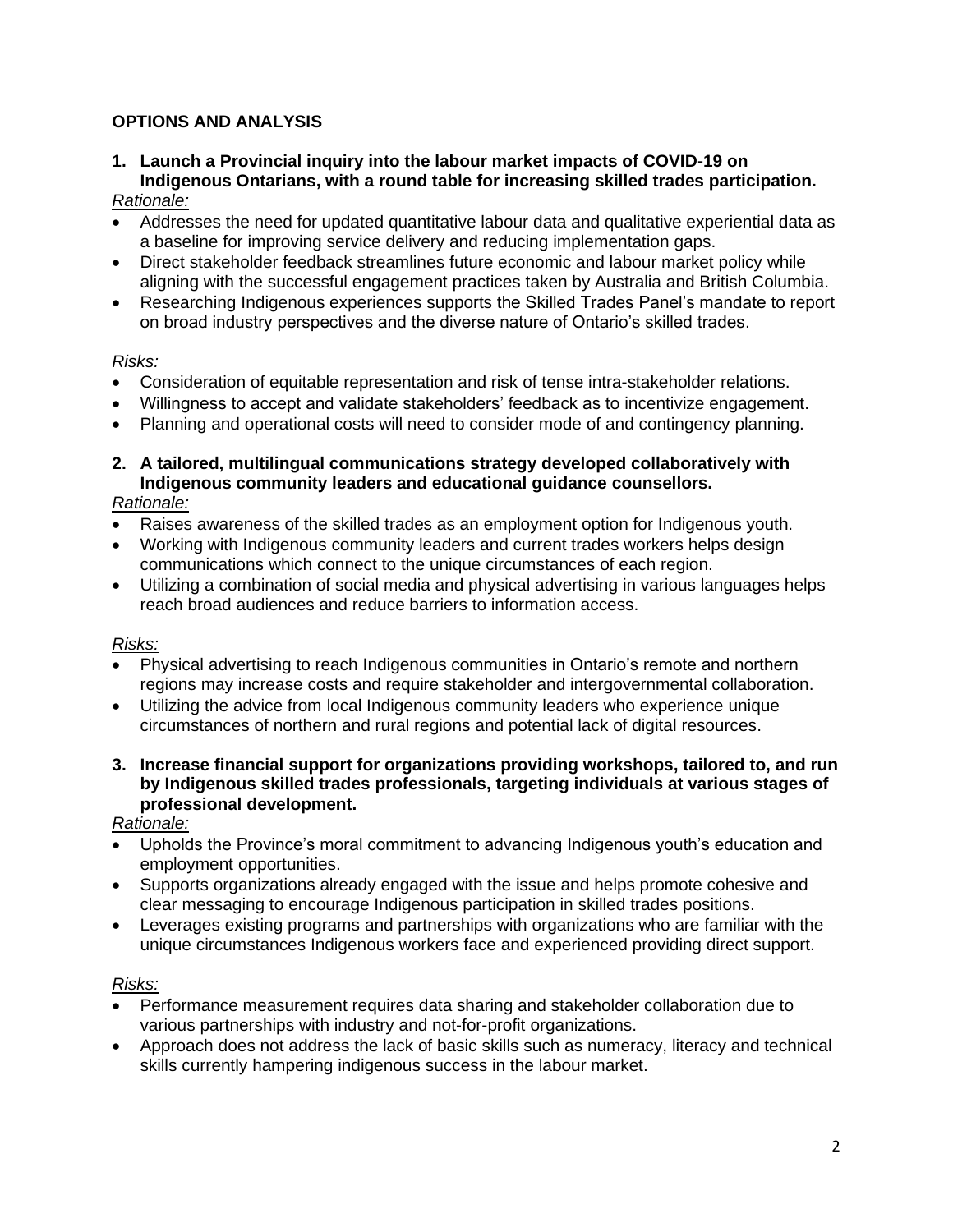#### **4. Increase cultural competency training in secondary school curriculums, apprenticeship process, and journeypersons certification to foster welcoming workplace environments.**

#### *Rationale:*

- Equips non-Indigenous students, educators and employers with knowledge and skills to support Indigenous students and co-workers, ensuring collective success of skilled trades.
- Promotion of communication skills helps employers facilitate a smooth transition into the workforce, as is evident from successful policies in Australia and British Columbia.
- Training reassures Indigenous workers their colleagues are knowledgeable and respectful of cultural values, encouraging pursuit of enrollment and entry-level employment.

#### *Risks:*

- Implementing secondary school programs involves sizable investment in education, and coordination with education boards, apprenticeship educators and guidance councillors.
- Performance measurement requires ongoing tracking and surveying which can be complicated by insufficient baseline data and the potential impacts of Indigenous selfidentification on estimating program effectiveness.

### **RECOMMENDATIONS**

The following actions are not mutually exclusive. It is recommended Ontario takes the following immediate actions with consideration of pursing longer-term options:

#### *Immediate Actions*

- **1.** Launch a Provincial inquiry into the labour market impacts of COVID-19 on Indigenous Ontarians, with a round table for increasing skilled trades participation.
- **2.** A tailored, multilingual communications strategy developed collaboratively with Indigenous community leaders and educational guidance counsellors.

#### *Long-Term Actions*

- **3.** Increase financial support for organizations providing workshops, tailored to, and run by Indigenous skilled trades professionals, targeting individuals at various stages of professional development.
- **4.** Increase cultural competency training in secondary school curriculums, apprenticeship process, and journeypersons certification to foster welcoming workplace environments.

Considering the Government of Ontario's recent commitments and investments, it is recommended to first launch an official inquiry into the effects of COVID-19 on, specifically, the Indigenous labour market. A round table aimed at increasing Indigenous participation in the skilled trades sector will help identify specific implementation and fundings gaps through direct stakeholder feedback on regional economic contexts. This is further necessary based on current limitations to Indigenous Labour statistics. Strategic communication helps garner public attention and support, while subsequently considering further financial support and education and apprenticeship reform. The scale and scope of long-term policy responses should remain flexible and adaptive based on the Provincial inquiry findings and continued dialogue with Indigenous community, educational leaders, and industry associations.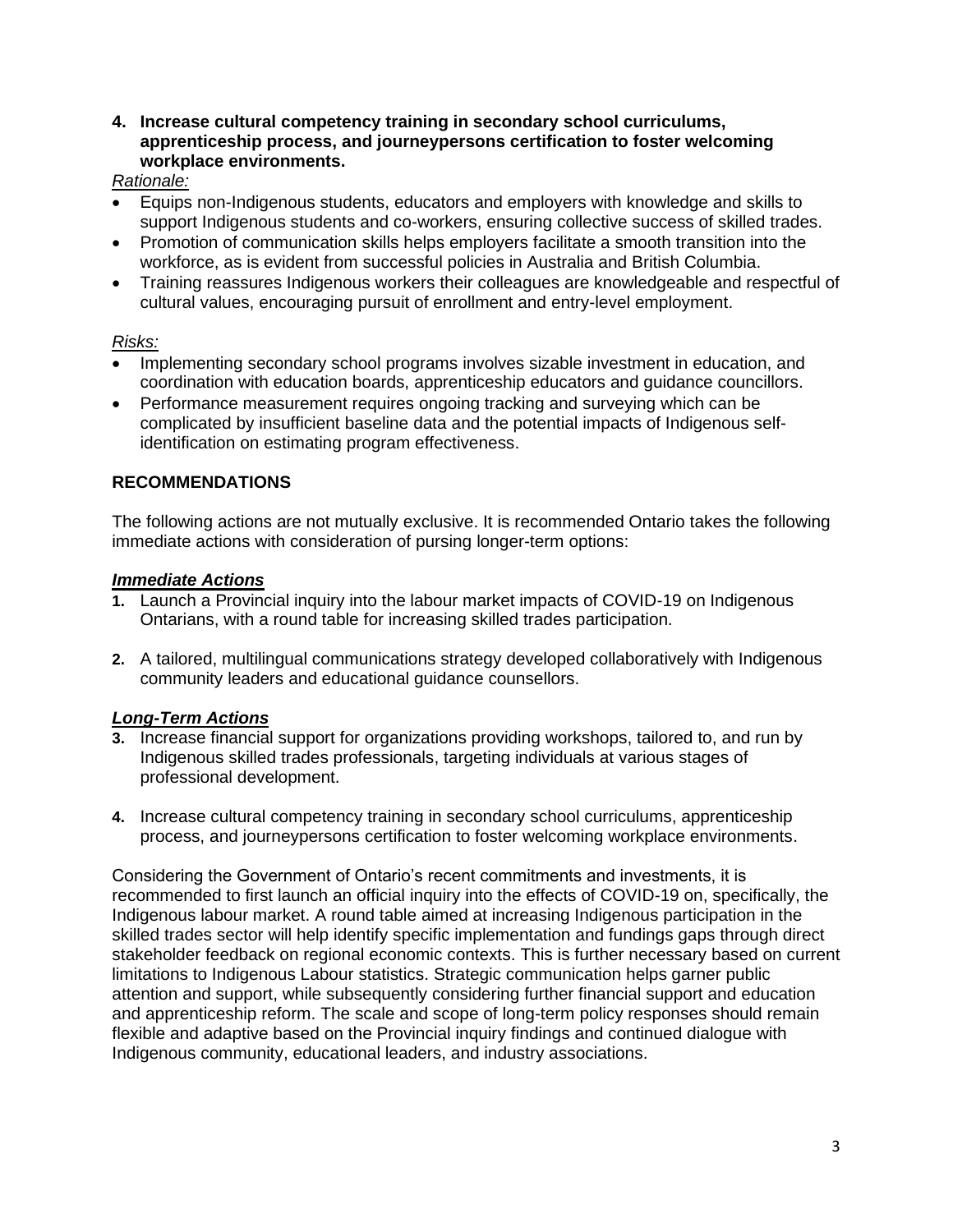#### **REFERENCES**

- British Columbia Ministry of Advanced Education and Skills Training. (2022, January). *What We Heard: Indigenous Engagement on Skilled Trades Certification in British Columbia*. Retrieved from llbc.leg.bc.ca: https://www.llbc.leg.bc.ca/public/pubdocs/bcdocs2022/724029/724029\_STC\_WWH\_Indi genous\_Designed\_Edit\_Final\_Jan\_12.pdf
- Canadian Apprenticeship Forum. (2019, December 11). *Promoting Careers in the Skilled Trades to Indigenous Youth in Canada.* Retrieved from caf-fca.org: https://caffca.org/wp-content/uploads/2019/11/Promoting-Careers-in-the-Skilled-Trades-to-Indigenous-Youth-in-Canada.pdf
- Canadian Labour Force Development Board. (1999, June). *Aboriginal Participation in Apprenticeship: Making it Work*. Retrieved from indigenousworks.ca: https://indigenousworks.ca/sites/ahrc/files/attachments/Making%20It%20Work%201999. pdf
- Davey, J., Giang, V., McCaie, A., Fiddler, D. R., & Shuriye, M. (2020, March 6). *Inclusive Future: Indigenous Engagement in Canada's Workforce*. Retrieved from ppforum.ca: https://ppforum.ca/wp-content/uploads/2020/03/AC-Inclusive-Futures-Indigenous-ENG-WEB.pdf
- Indigenous Services Canada. (2020, November 11). *Annual Report to Parliament - 2020.* Retrieved from sac-isc.gc.ca: https://www.sacisc.gc.ca/eng/1602010609492/1602010631711#chp6
- Indigenous Services Canada. (2020, April 22). *Community economic development.* Retrieved from sac-isc.gc.ca: https://www.sac-isc.gc.ca/eng/1587562362075/1587562382213
- Indigenous Services Canada. (2021, February 25). *2021-22 Departmental Plan.* Retrieved from sac-ics.gc.ca: https://www.sac-isc.gc.ca/eng/1611596363152/1611596459136
- MacLaine, C., Lalonde, M., & Fiser, A. (2019). *Working Together: Indigenous Recruitment and Retention in Remote Canada.* Ottawa: The Conference Board of Canada. Retrieved from conferenceboard.ca.
- Minodahmun Development LP. (2022). *Minodahmun (ojibway); A clear path*. Retrieved from minodahmun.ca: https://minodahmun.ca/
- OECD. (2019, October 2). *Indigenous Employment and Skills Strategies in Australia*. Retrieved from oecd.ilibrary.org: https://www.oecd-ilibrary.org/employment/indigenousemployment-and-skills-strategies-in-australia\_dd1029ea-en
- OECD. (2019). *Linking Indigenous Communities with Regional Development 2019.* Paris: OECD.
- Ontario Budget. (2019). *2019 Ontario Budget .* Toronto : Government of Ontario .
- Ontario Ministry of Finance. (2021, November 4). *The 2021 Ontario Economic Outlook and Fiscal Review: Build Ontario*. Retrieved from budget.ontario.ca: https://budget.ontario.ca/2021/fallstatement/index.html
- Ontario Ministry of Indigenous Affairs. (2021, December 17). *Published plans and annual reports 2021-2022: Ministry of Indigenous Affairs*. Retrieved from ontario.ca: https://www.ontario.ca/page/published-plans-and-annual-reports-2021-2022-ministryindigenous-affairs